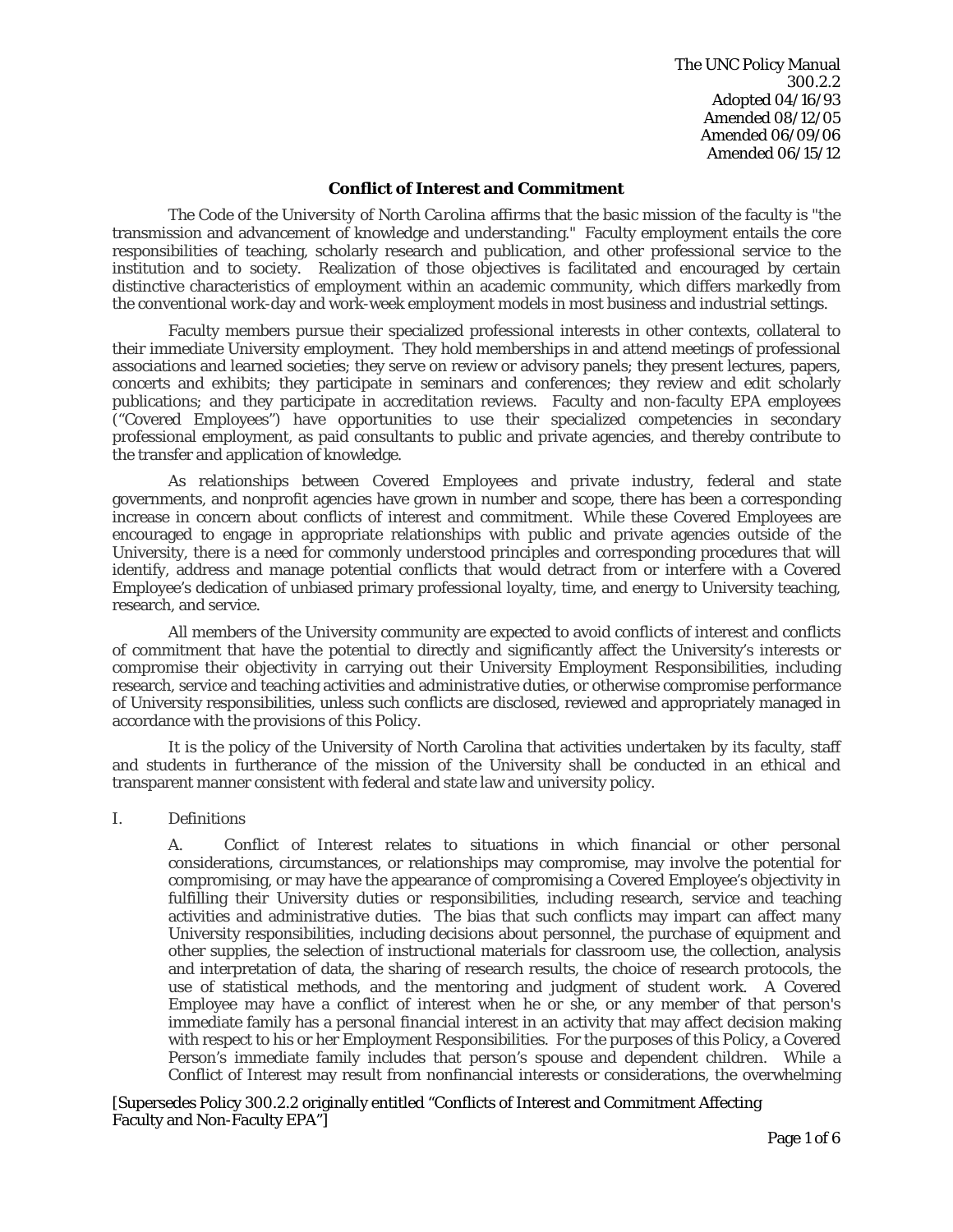majority of Conflicts of Interest result from a Financial Interest of a Covered Employee who is in a position to make a supervisory, academic, or administrative decision which may be compromised because of potential financial gain from a Financial Interest.

## B. *Financial Interest* is defined as:

1. Payment for services to the Covered Employee not otherwise defined as institutional salary (e.g. consulting fees, honoraria, paid authorship);

2. Equity or other ownership interest in a publicly or non-publicly traded entities (e.g. stock, stock options, or other ownership interest); or

3. Intellectual property rights and interests upon receipt of income related to such rights and interest, held by the Covered Employee or members of his/her immediate family.

Income from investment vehicles, such as mutual funds or retirement accounts, in which the Covered Employee or member of his/her immediate family do not directly control the investment decisions and intellectual property rights assigned to the Institution and agreements to share in royalties related to such rights are excluded from the definition of Financial Interest. Covered Employees are required to disclose Financial Interests in a timely and accurate manner consistent with the implementing policies of the Constituent Institutions.

C. *Conflict of Commitment* relates to an individual's distribution of time and effort between obligations to University employment and participation in other activities outside of University employment. The latter may include such generally encouraged extensions of professional expertise as professional consulting (i.e. External Professional Activities for Pay). Such activities promote professional development and enrich the individual's contributions to the institution, to the profession, and to society. However, a conflict of commitment occurs when the pursuit of such outside activities involves an inordinate investment of time or is conducted at a time that interferes with the employee's fulfillment of University Employment Responsibilities.

D. *External Professional Activities for Pay* is defined as any activity that 1) is not included within one's University employment responsibilities 2) is performed for any entity, public or private, other than the University employer; 3) is undertaken for compensation; and 4) is based upon the professional knowledge, experience and abilities of the employee. Activities for pay not involving such professional knowledge, experience and abilities are not subject to the advance disclosure and approval requirements of Section III of this policy, although they are subject to the basic requirement that outside activities of any type must not result in the neglect of primary University duties, creation of Conflicts of Interest, involve inappropriate uses of the University name or resources, or include claims of University responsibility for the activity. External activities for pay of employees covered by the State Personnel Act are addressed in the State Personnel Act, Section 3 Employment and Records, Secondary Employment.

E. *University Employment Responsibilities* include "Primary Duties" and "Secondary Duties." Primary Duties consist of assigned teaching, scholarship, research, institutional service requirements, administrative duties and other assigned employment duties. Secondary Duties may include professional affiliations and activities traditionally undertaken by Covered Employees outside of the immediate University employment context. Secondary Duties may or may not entail the receipt of honoraria, remuneration (see additional regulations, *UNC Policy Manual,* 300.2.2.2 [R]) or the reimbursement of expenses, include membership in and service to professional associations and learned societies; membership on professional review or advisory panels; presentation of lectures, papers, concerts or exhibits; participation in seminars and conferences; reviewing or editing scholarly publications and books without receipt of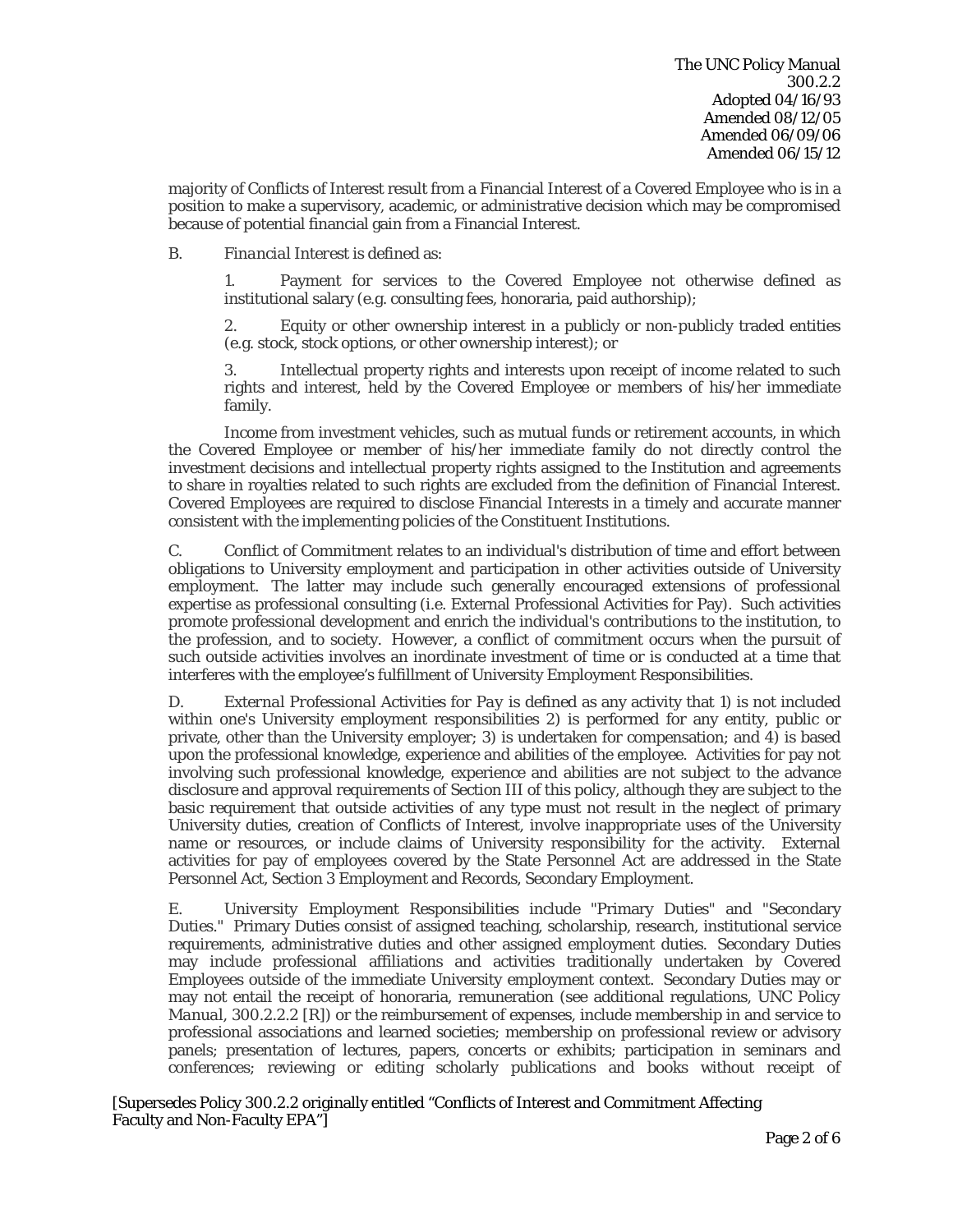compensation; and service to accreditation bodies. These activities, which demonstrate active participation in a profession are encouraged, provided they do not conflict or interfere with the timely and effective performance of the individual's Primary University Duties or University policies.

F. *Covered Employee* is defined as any faculty or EPA non-faculty person employed by the University of North Carolina or a Constituent Institution, an affiliated entity, or other agency or unit of the University of North Carolina. The implementing policies of Constituent Institutions may further define Covered Employee to include additional classifications of personnel and students, which would further be considered Covered Individuals.

G. *Constituent Institution*, for the purposes of this policy, includes affiliated entities of the University of North Carolina, General Administration, and units associated with General Administration. Affiliated entities and other units of General Administration may implement Conflict of Interest policies consistent with this policy or adopt the policy of one of the constituent institutions.

H. *Department* means an academic department, a professional school without formally established departments, or any other administrative unit designated by the chancellor of an institution or by General Administration, for the purposes of implementing this policy. "Department Head" refers to the person with supervisory responsibility for the Covered Employee, whether in an academic or non-academic department.

I. *Inappropriate use or exploitation of University Resources* means using any services, facilities, equipment, supplies or personnel which members of the general public may not freely use for other than the conduct of Institutional Responsibilities. A person engaged in external professional activities for pay may not use University Resources in the course and conduct of externally compensated activities, except as allowed by the constituent institution's implementing policies and other applicable University policies. Under no circumstances may any employee use the services of another employee during University employment time to advance the externally compensated employee's professional activities for pay.

# II. Conflicts of Interest

Constituent Institutions shall develop detailed implementing policies and procedures that establish parameters of general applicability that will permit their institution and their employees to recognize potential Conflicts of Interest, and to institute basic procedures for disclosing Financial Interests and managing potential or actual Conflicts of Interest. Institutional policies shall require that a Covered Employee's professional activities and financial interests must be arranged to avoid circumstances that do or may prevent or limit objectivity in the performance of University Employment Responsibilities or that otherwise do or may adversely affect any University interests. The implementing policies and procedures of the Constituent Institutions will ensure compliance with prevailing Federal regulations. Institutions may develop separate policies to address specific federal and state requirements. In the event federal agencies or other external sponsors impose additional disclosure requirements on Constituent Institutions, disclosure to the sponsor must also include disclosure to the University.

# A. Avoiding conflicts of interest

Each constituent institution must adopt policies and procedures that:

1. effectively impart a clear understanding of permissible and impermissible conduct;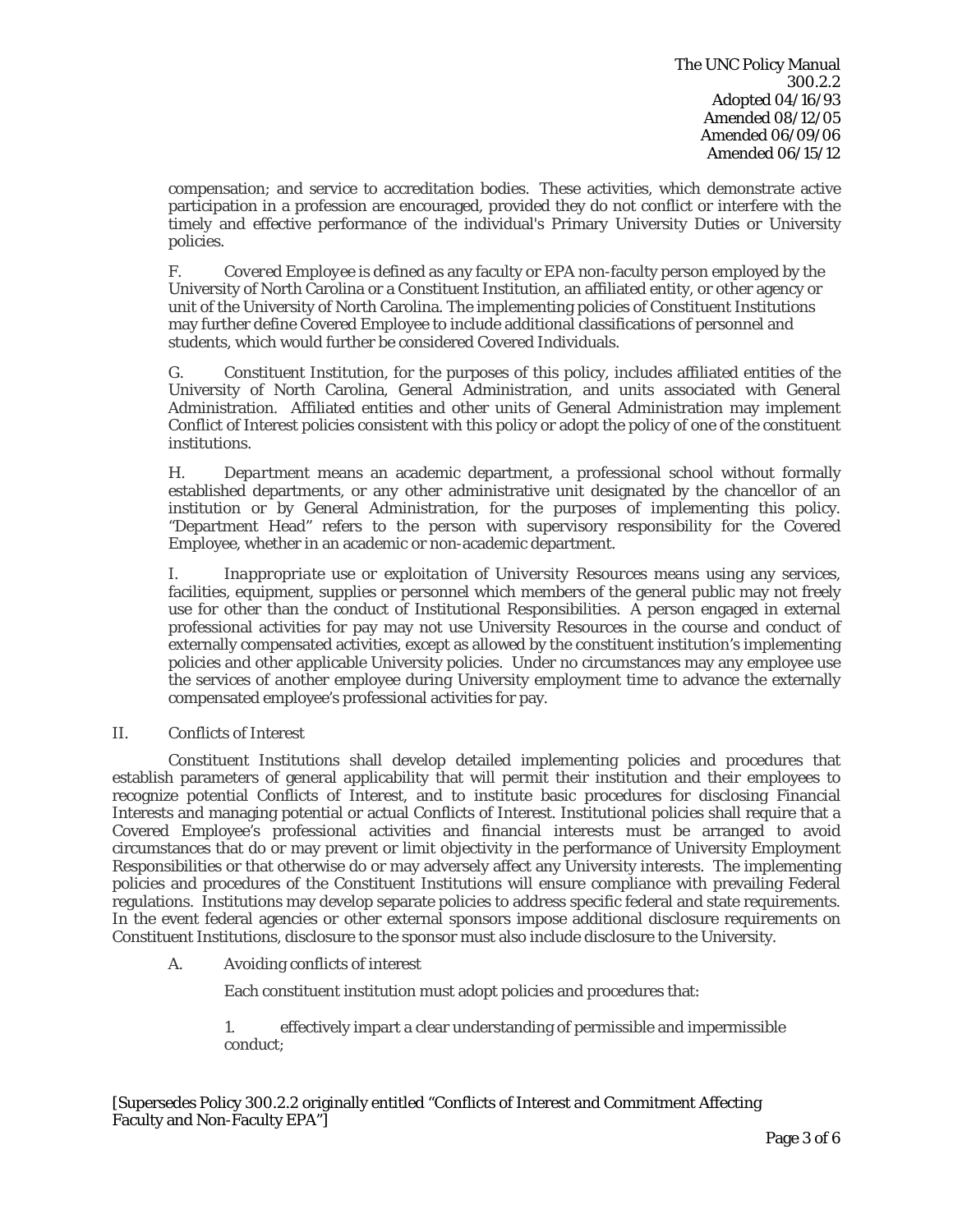2. provide for disclosure of Financial Interests, review of disclosures in the context of University Employment Responsibilities and processes to manage or mitigate conflicts of interest;

3. provide for training of employees on its conflict of interest policy, the audience, content and frequency of which will be determined by the Constituent Institution's implementing policies and procedures; and

4. provide for compliance with applicable federal regulations.

Critical to the success of any program established to address Conflicts of Interest is employee understanding of the potential problems, so that individuals are equipped to avoid such conflicts on their own initiative. While in many situations the conflict of interest would be obvious to all, in other situations the potential difficulty would not be so apparent. Since concern about Conflicts of Interest appropriately embraces situations in which there is a potential for or appearance of conflict, as well as actual conflict, there may be differing views about what is or is not a problematic activity or affiliation. Thus, the faculty and administration of each Constituent Institution must establish basic definitions of activities and circumstances with a potential to create Conflicts of Interest and then must ensure that all affected employees are fully informed, on a regular and continuing basis, through training and distribution of institutional policies and procedures on individual Conflicts of Interest and Conflicts of Commitment.

Each Constituent Institution must establish procedures that elicit information in a timely manner about potential Conflicts of Interest related to the Covered Employee's University Employment Responsibilities. Designated administrative officials or faculty, as defined by the Constituent Institution's implementing policies and procedures shall analyze the disclosed financial interest in the context of the Covered Employee's University Employment Responsibilities and decide whether the activity or affiliation in question actually presents a Conflict of Interest and, if so, what safeguards or remedial actions should be taken. Covered Employees shall be required to supplement the information elicited by the Conflict of Interest questionnaire at any time during the academic year when a new Financial Interest might entail a Conflict of Interest. In each case a designated administrative officer would provide a final ruling, subject to any prescribed rights of appeal in the Constituent Institution's implementing policies and procedures.

In combination, the University's policy on Conflicts of Interest, the required disclosure process, and publicity and training should assist all Covered Employees avoid any difficulties recognizing and managing Conflicts of Interest.

Each Constituent Institution may adopt additional related internal policies, procedures, and guidelines consistent with this Policy.

The UNC Board of Governors' Policy on Conflict of Interest and Commitment, *UNC Policy Manual* 300.2.2, is effective August 24, 2012.

Each Constituent Institution shall submit to the President a copy of its institutional policies and procedures on individual Conflicts of Interest, including definitions of Conflicts of Interest, methods for publicizing the policy and training Covered Employees on institutional definitions and requirements, and procedures and questionnaires for disclosing relationships and circumstances that may raise questions about Conflicts of Interest. Any substantial modifications of the Constituent Institution policies and procedures for individual Conflicts of Interest should also be forwarded to the President after approval by the Constituent Institution.

#### III. Conflicts of Commitment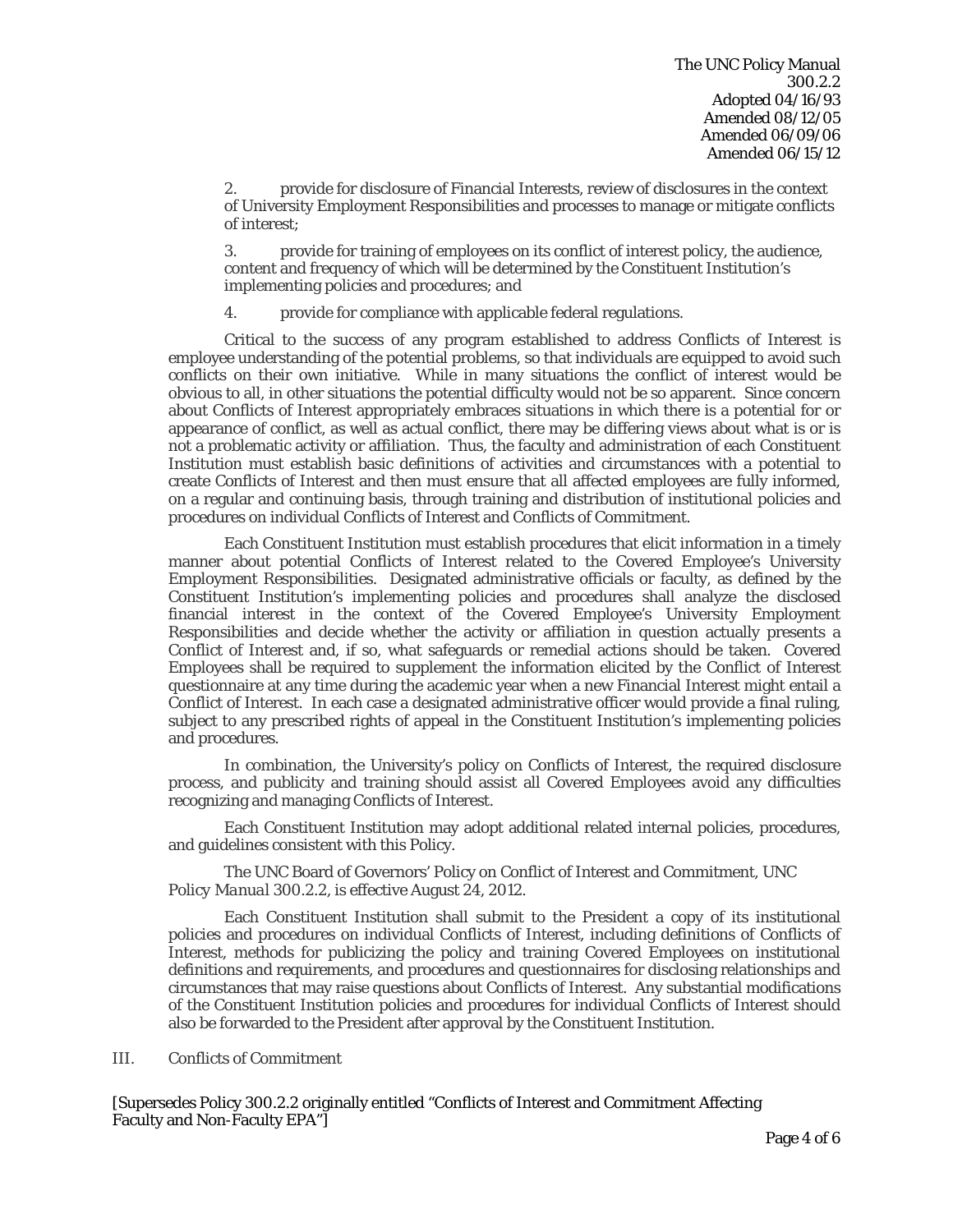The UNC Policy Manual 300.2.2 Adopted 04/16/93 Amended 08/12/05 Amended 06/09/06 Amended 06/15/12

Questions about conflict of commitment are more easily recognized and resolved than questions about Conflicts of Interests. Although full-time faculty and other non-faculty EPA employment is not amenable to precise, time-clock analysis and monitoring, administrators at the department and school levels regularly evaluate the work of employees within their units. The formal occasions for determining whether an individual is devoting sufficient time and effort to University employment include regular reviews of performance in connection with annual salary decisions and scheduled reviews incident to promotion, reappointment or tenure decisions. In addition, complaints from students, colleagues, or administrators about possible failures to meet assigned responsibilities may arise and require investigation. The issue, in each case, is whether the employee is meeting the requirements of the job. If presented with evidence that he or she is not meeting full-time responsibilities to the University, *The Code* prescribes that "neglect of duty" is a ground for disciplinary action, including the possibility of discharge. The following describe instances of activities that require specific monitoring to demonstrate compliance with policies.

### A. External Professional Activities for Pay

The University of North Carolina and its Constituent Institutions seek to appoint and to retain, as employees, individuals of exceptional competence in their respective fields of professional endeavor. Because of their specialized knowledge and experience, these individuals have opportunities to apply their professional expertise to activities outside of their University employment, including secondary employment consisting of paid consultation or other service to various public and private entities. These practical compensated applications of their professional qualifications enhance capabilities in teaching, research, and administration. Thus, participation of employees in external professional activities for pay, typically in the form of consulting, is an important characteristic of academic employment that often leads to significant societal benefits, including economic development through technology transfer. However, External Professional Activities for Pay are to be undertaken only if they do not:

1. Create a Conflict of Commitment by interfering with the obligation of the individual to carry out all University Employment Responsibilities in a timely and effective manner;

2. Create a Conflict of Interest because of the individual's status as a Covered Employee of the University;

3. Involve any inappropriate use or exploitation of University resources;

4. Make any use of the name or marks of the University of North Carolina or any of its Constituent Institutions for any purpose other than professional identification; or

5. Claim, explicitly or implicitly, any University or institutional responsibility for the conduct or outcome of the External Professional Activities for Pay.

The *UNC Policy Manual,* 300.2.2.1[R], contains provisions established to monitor possible Conflicts of Commitment, including mandatory pre-approval at appropriate university levels of External Professional Activities for Pay. A faculty or non-faculty EPA employee who wishes to engage in External Professional Activity for Pay must adhere to these regulations to provide satisfactory assurances that the activity will not interfere with University Employment Responsibilities. These regulations may not apply to faculty and non-faculty EPA employees serving on academic year (9-month) contracts, if the External Professional Activity for Pay is wholly performed and completed outside of the contract service period and the activity does not conflict with the policies of the Constituent Institution or Board of Governors and is not conducted concurrently with a contract service period for teaching, research, or other services to the institution during a summer session.